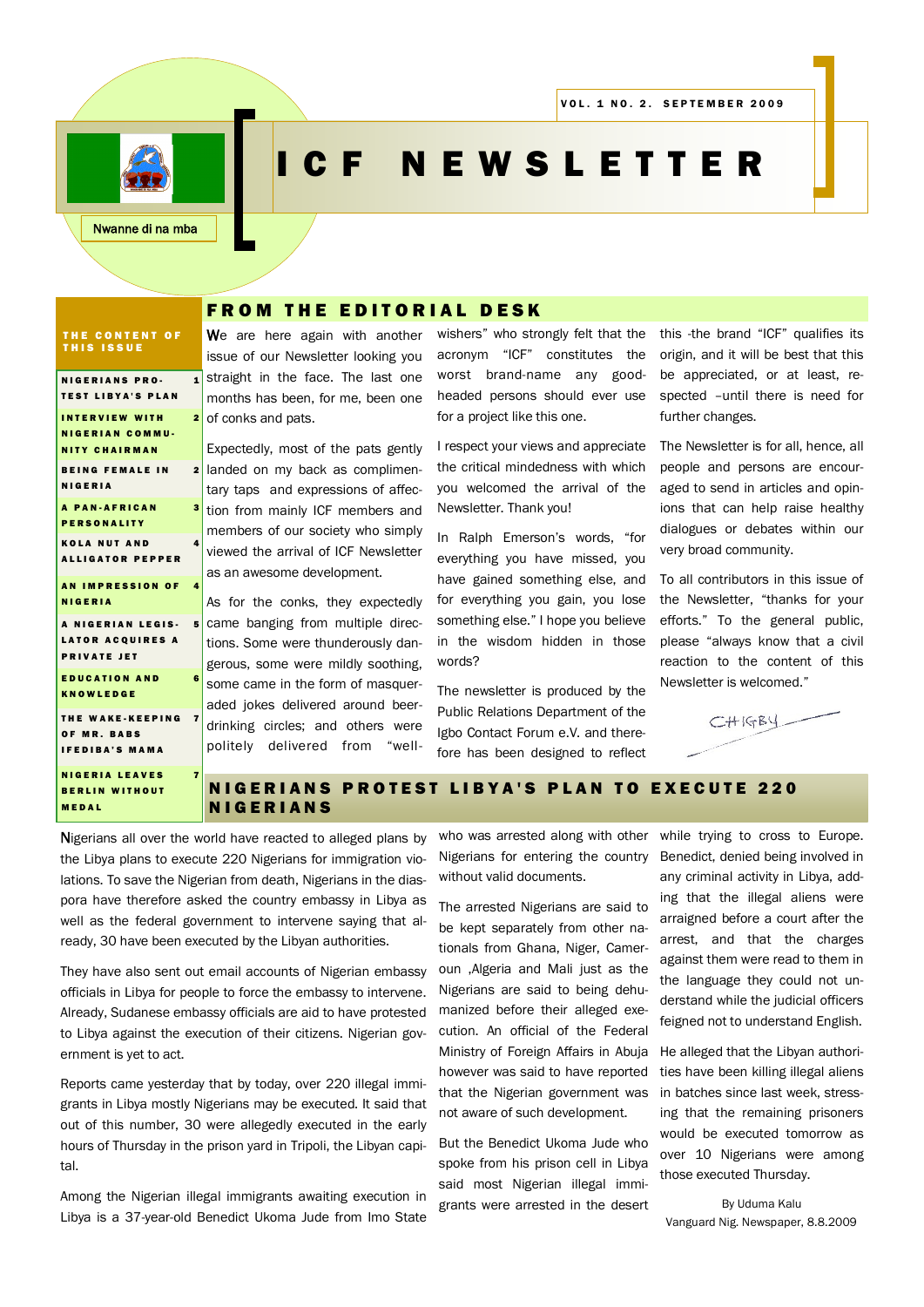# H A R D - T A L K INTERVIEW WITH CHAIRMAN OF THE NIGERIAN COMMUNITY E.V.

be that explains why people call me Miki



Q: Thanks for accepting to speak to us, who are you really? Tell us about yourself.

A: I am Michael Emina and I am the current Chairman of Nigerian Community, Bayern, Germany e.V.

O: Why are you referred to in some quarters as "Mike Benin" instead of Mike Emina? What is the origin of this type of identity?

A: I speak the Bini language fairly well, may

# Bini, its ok, I grew up in that part of Nigeria and I am very proud of my childhood. I think the Binis are great folks.

Q: These days, we seem to be seeing more of you as a peace-maker than as a "warrior", please tell us, what's happening?

A: May be I am getting old. I certainly am more tolerant now, that is, accepting people the way they are or may be I am just now accepting the fact that everybody cannot be equally knowledgeable. To have what I want, I now tend to do what it takes.

**O:** As the president of the Nigerian Community e.V., why did you choose to go into leadership? What manifesto are you operating on at the moment?

A: Actually, I find myself more and more inclined to helping and doing things for my fellow Nigerians, some of us need a little care. My Manifesto is a very simple one, UNITY, we should hold more together in order to overcome some of our problems.

**O:** Somehow there exist the impressions that there are outside influences that are negatively impacting on some of our Nigerian regional organizations, hence making such organizations deviate from the positive objectives on which they were original founded?

A: Yes! There exist among us, people who want to tear us apart by feeding right into our weaknesses, it may have helped their social standing in the past. They preach division in the worst ways possible. Look at our Rev. Fr. Gerald, he advised the other day, in his Igbo Catholic Church, that members should belong to two groups, the ICF or his Igbo church. But may be, the Reverend Father failed to realize that members of his church are not all Igbos.

continues on page 3

# SPEAKING OUT

## **BEING FEMALE IN NIGERIA**

Which Nigerian woman has not suffered the psychological trauma, mild or harsh, of being treated as a second class citizen every day of her life, many times by men younger or of clearly less intelligence than herself? A man who drives badly is denigrated for driving like a woman, and a woman who does is told that she does so for no other reason but her being female. Phrases such as "öri aku", an Igbo concept, are used with much fondness by Igbos and non-Igbos alike.

Yoruba sayings to suggest that a bad child belongs to the mother while the bad belongs to the father have likewise been embraced by the rest of the country as facts. Of course, other facts of life include the undisputed rules that girls and women in a family are the cooks, cleaners and launderers of the men of their family as well as their own male friends and associates.

A woman without a husband in Yorubaland is said not to have a crown on her head. In short, her head is unadorned and inferior, and her contributions to her society are not taken seriously. This, of course, was borrowed from some of our religions, which first of all inspire women to be subordinate to men, and men to subjugate women. Even the most sophisticated and cosmopolitan pastors are guilty of going on about what Christian women and girls are wearing and not wearing, while men basically wear what they please.

Whatever good religion has done in this country, it has not been in the area of propagating gender respect. In our big cities such as Lagos, women of marriageable age are required to have husbands before they can be rented houses to, for which they are ready and willing to pay full rents. Landlords in these cases are often women who have either themselves built houses or inherited real estate. Here, we are not speaking about violence against women in their various and uncolourful ramifications.

In the main, and most unfortunately, we simply bear it with a good natured grin at the very best; or in many cases even join the perpetrators. We have failed to protect our-

selves, let alone our sisters in gender. And there was every danger of things continuing just in that manner until recently, when spouse of writer Elechi Amadi was given the condition, in her bid to get a new Nigerian international passport issued to her, of getting a letter of consent written for her husband.

Dr. Priye Iyalla Amadi has since sued, and got justice for us all in a landmark judgment given by G.K. Olotu of the Federal High Court in Port Harcourt. All of a sudden, issues such as this that are considered mere irritations will be seen for what they really are-the greatest power game of all time. The NIS has not categorically condemned their obnoxious and repugnant practice but when they do, let them also take into consideration that a single mother or female guardian ought also to be able to obtain a travel passport for her ward without a letter of consent from anyone...

> By Morenike Taire Vanguard Newspaper, June 18, 2009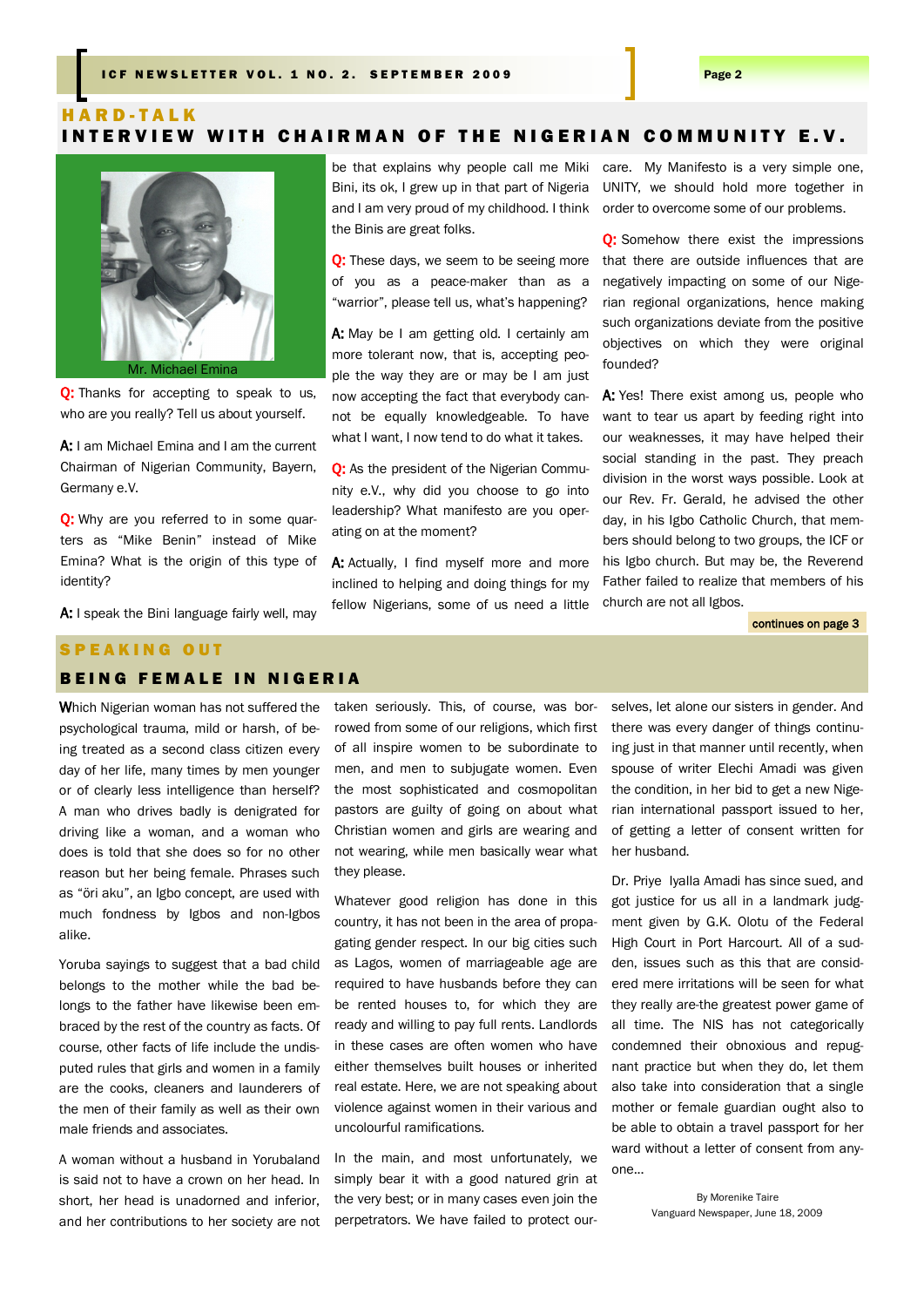## INTERVIEW WITH CHAIRMAN OF THE NIGERIAN COMMUNITY E.V.

**O:** You attended the ICF general meeting of August, what was your motive, why and what did you achieve by taking such action?

A: I attended the ICF August meeting as a form of solidarity for our IGBO brothers and sisters. The ICF was passing through turbulent times because some STRONG MEN intended to tear her apart. I hope that I was able to drive home the point that the strength of the IGBOs lies in their ability to move and do business in every part of the world. If every Nigerian does what IGBOS do, there would be no sectarian killings as witnessed in Nigeria today.

**O:** At the said ICF meeting, you called on the ICF members to forget about your "image" and cooperate with you and the Nigerian Community. What exactly do you mean? What exactly is with your image?

A: Unfortunately, there have been some Nigerians who would go to any length to force others to adopt their sort of mentality. You see, I have zero tolerance for drugs, so such people have called me all sorts of names, they have called me at some point, "police informant" because I openly criticized the current trend of some of us who have relocated to prisons for selling drugs. But they cannot shape my thought, if they have something negative about my person, it is because of their insecurities and not mine.

**Q:** What advice or "word of encouragement" do you have for Nigerians in Bayern in particular and Germany in general?

A: We Nigerians should try to be wise and collectively address our problems, even if it might not concern us directly. If one Nige-

rian fails, every Nigerian have failed.

Q: Any advice for the ICF Newsletter?

A: The ICF Newsletter is a very laudable thing and in my considered opinion, it should move away from its local identity and identify itself with Nigerians and indeed Africans at large. The ICF Newsletter should be aware that there people who might hijack the good intention of its founders and begin to project as an Igbo Newsletter.

**O:** Oh thank you Mr. President, we hope you will respond to our invitation for future interviews.

A: It is my pleasure and I will always be responsive to your invitations at any time. Best of luck!

Do you have a burning issue in your mind and want to speak out? *Contact us for an interview*.

# PAN-AFRICAN PERSONALITY

## CHINWEIZU

Chinweizu is a Nigerian critic, poet, journalist and foremost pan-African Philosopher. He dumped his surname, Ibekwe, as a teenager, and chose to simply identify himself as Chinweizu. He is a native of Eluama, Isuikwuato in Abia State (Nigeria) and was educated at Government College, Afikpo. He later attended the Massachusetts Institute of Technology (MIT) and was influenced by the philosophy of a black arts movement while studying in America during the civil rights era. He later enrolled for a Ph.D. at the State University of New York, SUNY, Buffalo. He had a disagreement with his PhD dissertation committee and walked away with his manuscript, which he got published as "The West and the Rest of Us: White Predators, Black Slavers, and the African Elite" by New York based Random House in 1975. He took the book to SUNY, Buffalo, where he demanded, and was promptly awarded, his Ph.D. in 1976, one year after he had published the dissertation. The book was highly acclaimed and cited within the field of radical political economy of the 1970s and 1980s.

He returned to Nigeria by the early 1980s, working over the years as a columnist for various newspapers in the country and also

creating a visible platform to promote a Pan African consciousness. In Nigeria, he became a literary critic, attacking what he saw as the elitism of some Nigerian authors.

Today, Chinweizu is an institutionally unaffiliated Afrocentric scholar. A historian and cultural critic, his books include The West and the Rest of Us (1975), Invocations and Admonitions (1986); Decolonizing the African Mind (1987); Voices from Twentiethcentury Africa (1988); Anatomy of Female Power (1990). He is also a co-author of Towards the Decolonization of African Literature (1980). His pamphlets include The Black World and the Nobel (1987); and Decolonization or Reparation? (1994). He lives in Lagos, Nigeria.



To read Chinweizu"s articles online, please visit:

www.nigeriavillagesquare.com/articles/chinweizu/ index.php and www.africawithin.com/chinweizu/ chinweizu.htm

"The central objective in decolonizing the African mind is to overthrow the authority which alien traditions exercise over the African. This demands the dismantling of 'western' supremacist beliefs, and the structures which uphold them, in every area of African life. It must be stressed, however, that decolonization does not mean ignorance of foreign traditions; it simply means denial of their authority and withdrawal of allegiance from them."

— Chinweizu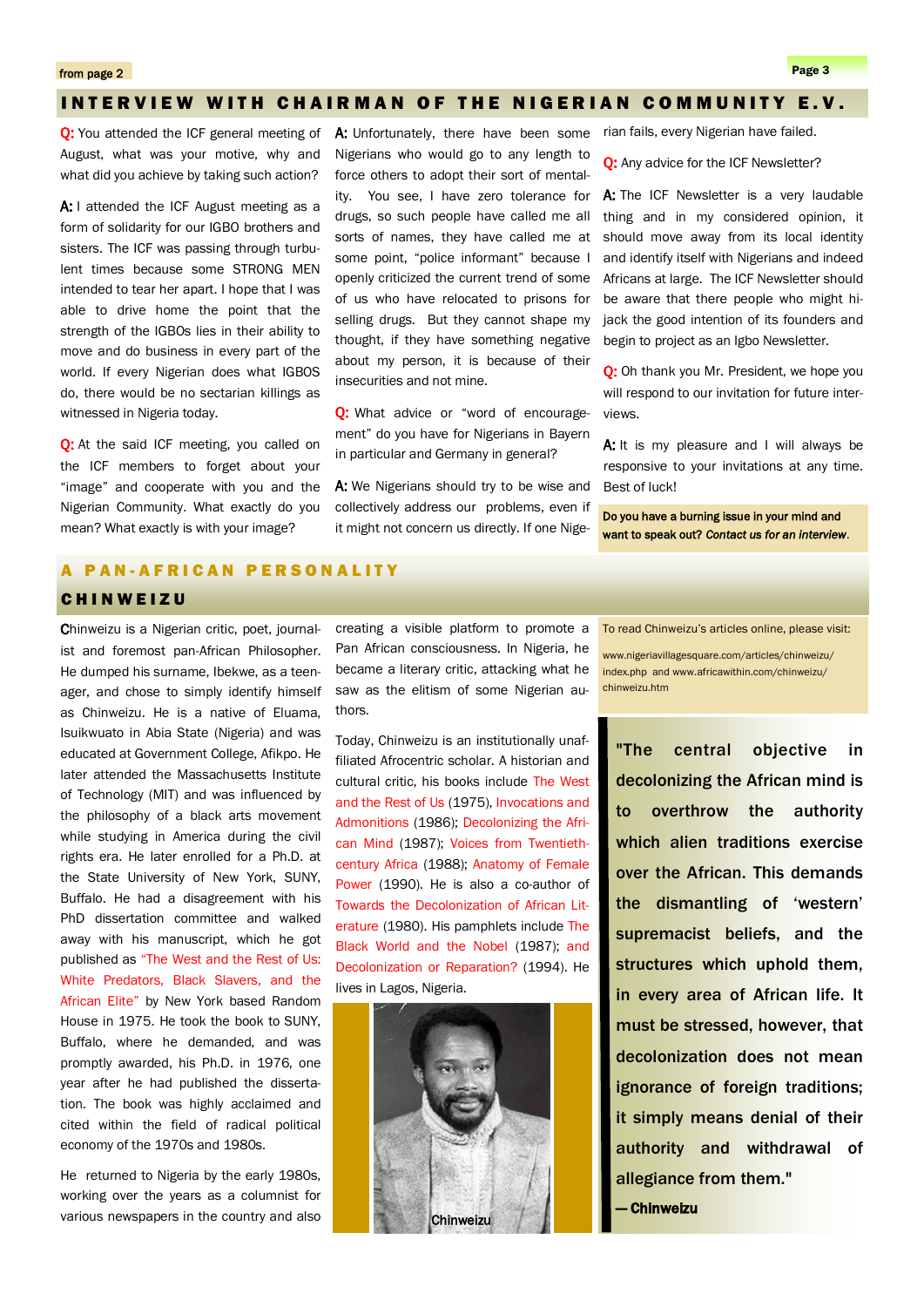# I N D I G E N O U S W I S D O M THE KOLA NUT AND THE ALLIGATOR PEPPER

Kola nut (cola) is a fruit from a tree native to the tropical rainforests of Africa, classified in the family Malvaceae and sub-family Sterculioideae (or treated in the separate family Sterculiaceae). It grows on evergreen trees, growing to 20 m tall, with glossy ovoid leaves up to 30 cm long. It has a light-



bitter flavour and contains caffeine. Chewing kola nut can ease hunger pangs, insomnia however, frequent chewing of the kola nut can also lead to stained teeth.

The offering of kola nuts is an important aspect of Igbo ceremonial and ritual life and a sign of hospitality. The eating and sharing of kola nuts are also a symbol of friendship and trust. Kola nuts among the Igbo are thought to have spiritual connotations and are

often found on personal and communal shrines.

### THE ALLIGATOR PEPPER

The plants which fruits the alligator pepper is herbaceous, perennials and of the ginger [\(Zingiberaceae\)](http://en.wikipedia.org/wiki/Zingiberaceae) family native to West African. It is chewed alongside the kola nut as a spice, however, it can be chewed separately, especially



Alligator pepper

during the cold seasons to increase body warmth. It has a cultural significance only when served alongside with the kola nut in Igbo land.

#### 0 N S

# AN IMPRESSION OF NIGERIA - PART 1

It was a warm beautiful morning when I arrived in Lagos. The first thing that caught my attention was the Airport which blended in perfectly with nature. Everything looked so green, rural and natural, a sight that is hard to find in Europe these days. After getting my luggage and meeting some new friends, I learned a first cultural lesson. Unlike in Europe where one greets a newly introduced person with a handshake, in Igbo Culture you receive a half-a-hug, which makes one feel very welcome and half accepted.

The ride from the airport to my friend's home was exciting. The trees, houses and people, I just couldn"t get enough of the new sights. I was eager to explore this controversial country that had been described to me in many different ways. A country I was told was dangerous and unorganized, at the same time I heard how much of a good time I will have wherever I find myself. This danger, I still cannot confirm. "Welcome oyibo" I heard that wherever I went and that's how I felt. What I cannot understand till this day is how Nigerians can show a stranger so much love, but not be able to love their own country the very same way. Even though Lagos seemed interesting and worthy to be explored, I was more than ready to get into the small bus heading to Port Harcourt and look at the rural side of the country.

The fear some people tried to put into me concerning the condition of the roads was unnecessary and to be honest I have driven on worse roads while taking a trip through the southern states of the USA back in 1998. Arkansas was the worst experience.

The only thing that shocked me at first, were the several small business places along the roads. At first I thought those were homes. It pleased me to find out that this was not the case and I was positively surprised when I finally saw a village.

The rural villages I must confirm are treasures of Nigeria and should be treated with care. As a Forestry and Resource Management student, my interest of course was mainly the vegetation. And Nigeria didn"t let me down with its high percentage of tree and plant species and diversity.

While walking on the campus of Abia State University I learned that Cashew trees also grow a fruit that can be eaten. There was a tree that fascinated me so much that I had to take one leaf with me back to Germany, I later found out it was the tree with the botanical name "Lophira Lanceolata" popularly called "Okopia" in Igbo and "Iponhon"in Yoruba. I learned that traditionally, this tree is used in the treatment of skin diseases and stomach ache. Today"s scientists have discovered that the tree has high potentials

of a renewable energy resource (see African Journal of Biotechnology, vol. 7:3, pp. 308-310). I cannot wait to go back and learn more about the beautiful and fruitful nature of the country. I wish that all young Nigerians who want to adopt the modern high-tech lifestyle of the western world would consider "sustainability" as the most important factor of life just like their ancestors used to do a long time ago.

All Industrial Nations of our planet are facing the same problems which are lack of sustainability and they are working hard to make up for mistakes of the past. Maybe some answers can be found in Nigeria.

#### Kris Doniga wrote from Munich

Kris Doniga is a Forestry Science and Resource Management student at the Technical University of Munich. She is a member of the International Society of Tropical Foresters.



#### **SEND IN YOUR OPINIONS**

Have you been to Nigeria of recent? Do you have a specific view about Nigeria that you would want to share with our readers? Mould your opinions in an article and e-mail to The editor newzinfo@yahoo.com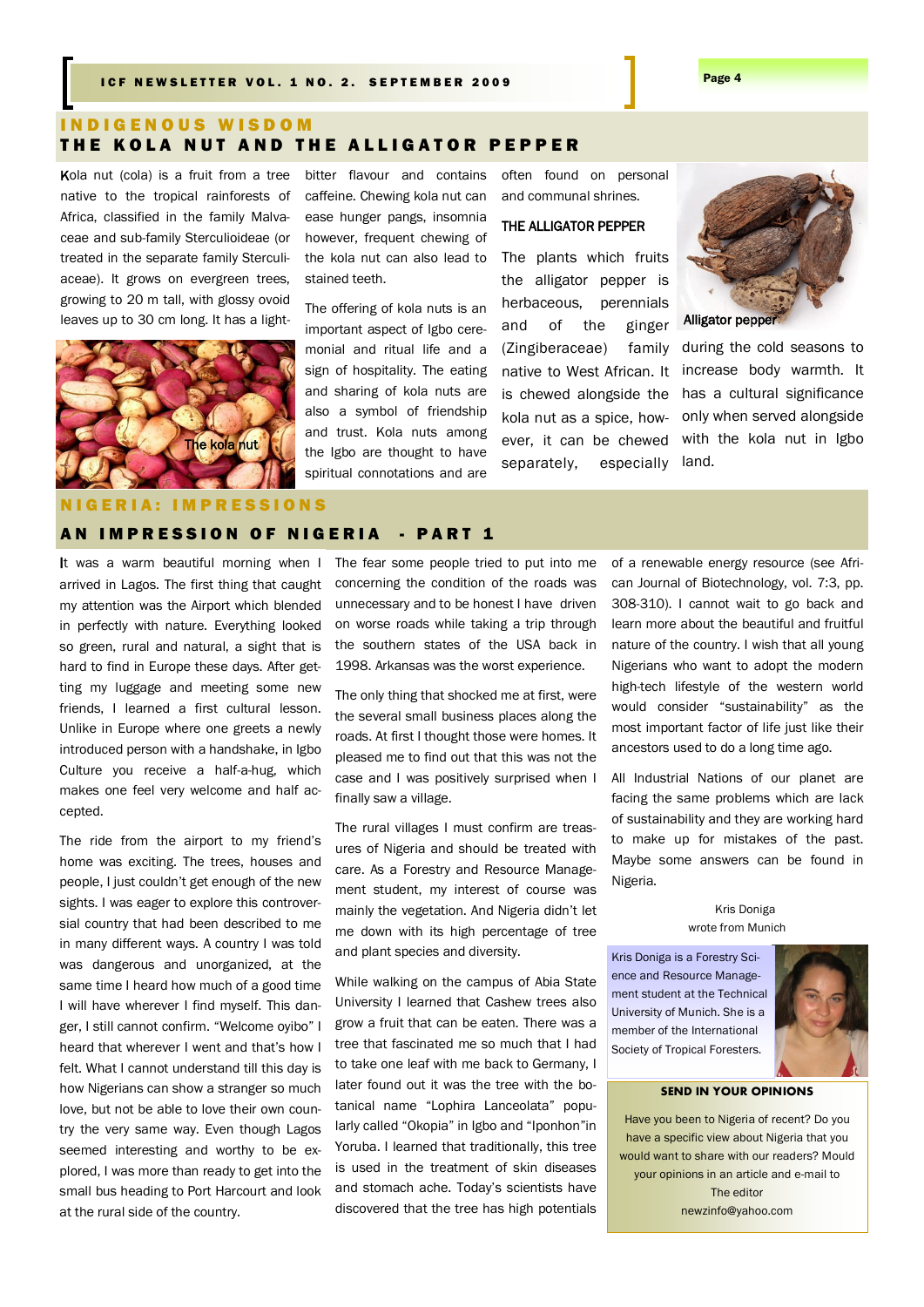## I CF NEWSLETTER VOL. 1 NO. 2. SEPTEMBER 2009 **Page 5**

#### **NEWS FROM NIGERIA**

# LEGISLATOR ACQUIRES PRIVATE JET · SAYS ITS CHEAPER THAN CARS

After six years as a member of the House of Representatives, Hon. Bala Ibn Na"Allah has made history as the first lawmaker in the country since independence to fly a private jet. He acquired the aircraft recently in the United States of America (USA)…

Na"Allah, a lawyer by profession, who became very popular at the Oputa Panel, qualified as a pilot after undergoing training at the Nigerian College of Aviation Technology in Zaria… Representing Zuru/ Fakai/Zakaba/ Dawazagu Federal Constituency of Kebbi State in the House of Representatives, N" Allah recently flew the small aircraft in the company of this writer from Kaduna to Abuja on a day the weather was clement in the morning, but became turbulent in the evening.

Sitting next to him in the cockpit as "copilot", one marveled as Na"Allah displayed his dexterity in manipulating and navigating the aircraft through the cloudy weather between Kaduna and Abuja. "There is a way the weather will tell you if it is going to be bad. This is one of the beauties of flying," he pointed out before entering the aircraft...

Before jumping into the aircraft for the Abuja trip, he carried out the check, he gauged the pressure level, checked the tyre and the fuel levels, and the journey was underway...

Why should Na"Allah be interested in flying, a risky thing at this stage of his life, even when he had made it as a lawyer and as a politician? He said flying was the best thing that has ever happened to him.

"I am enjoying it more than anything. To fly is the easiest thing to do. I have come to realize it. In fact, if it is possible, I won"t mind flying an aircraft from my bedroom to the toilet," he said. The high death toll resulting from crash landing and disappearance of aircraft has not instilled any fear in Na"Allah. He was emphatic that cumulatively, the number of death resulting from road accidents was far higher than that recorded from the air. "Flying is

million times safer than driving on the roads. Unlike the roads where you have mad drivers that can drive you crazy, there is nothing like that on air. "The number of air mishaps is not comparable with the number of auto crashes we record on daily basis on our roads. Do you know that you cannot jump into an aircraft without knowing the weather forecast? You can"t hop into the aircraft for a journey without certifying the health status of the aircraft," he explained...

Na"Allah agreed that it might look elitist to own a private jet, but insisted that it was cheaper for him to maintain his small aircraft, than to maintain some cars in his garage. Na"Allah was a car dealer before venturing into politics. "The experience I have gathered since I took delivery of my aircraft showed that it was far, far cheaper to maintain than maintaining my cars. Can you imagine that a return flight from Abuja to Zuru, my village will cost me 50 litres of petrol, whereas, my Jeep will consume over 200 litres?" he queried rhetorically. In terms of time, he explained, by road the same journey will take between seven and eight hours, whereas, it will take one hour, 40 minutes by air. "In Zuru, my village, there is an air strip, don"t forget, I am representing the home of generals, not to talk of Kebbi with an Airport. In most cities in Nigeria , there are places to accommodate light aircraft for landing and take off, said Na"Allah.

Still debunking insinuation that acquiring a jet is a display of ostentation in the midst of poverty, Na"Allah said that the cost of servicing his Propellered-CESSNA-172 model was not up to the price of 2008 model of Toyota or Honda products. "To service it after a mandatory 50-hour flight, which is the equivalent of servicing a car, costs less than N50,000. And for maintenance, the retainership fee with Aviation Maintenance Organization [AMO] per annum is about N200,000.

"Precisely, he said that the C-172 air craft manufactured in 1971 and registered with Nigeria "s aviation authorities as 5N-BRT cost him about \$48,000 to acquire. For his landing fee at any of the airports in the country, the charge paid is N200, while the three



Hon Bala Ibn Na'Allah in his "very cheap" jet

tyres cost \$182 to replace every three years, depending on the number of successful landing.

"In all, you will see that it is very cheap to maintain this air craft than to maintain the latest car in the market. I am not a Christian, but I understand that the Bible says that "my people perishes because of lack of knowledge".

"I think if people know that it is cheaper to acquire and maintain a small air craft like my own, many Nigerians would not hesitate to get one today, than the craze for buying flashy cars, with armed robbers trailing you, not to talk of bad roads and frequent car crash," he said.

The idea of owning a jet and flying it came to the law maker after years of consultancy in Aviation Insurance. And to achieve his aim, Na"Allah enrolled at the Nigerian College of Aviation Technology (NCAT) in Zaria for training as a non-professional pilot.

He graduated and was certified to fly before he jetted out to South Africa for further training in type rating.

He explained: "Type rating is the training in the category of aircraft you can fly. If you want to fly another category of aircraft, you must undergo fresh training and certified by another pilot, unlike driving just any car so long as you have your driving license."

Economically, he said that it was even wiser and cheaper to invest in air strips than put roads everywhere.

> From James Ojo Daily Sun Newspaper, Nigeria Monday, June 15, 2009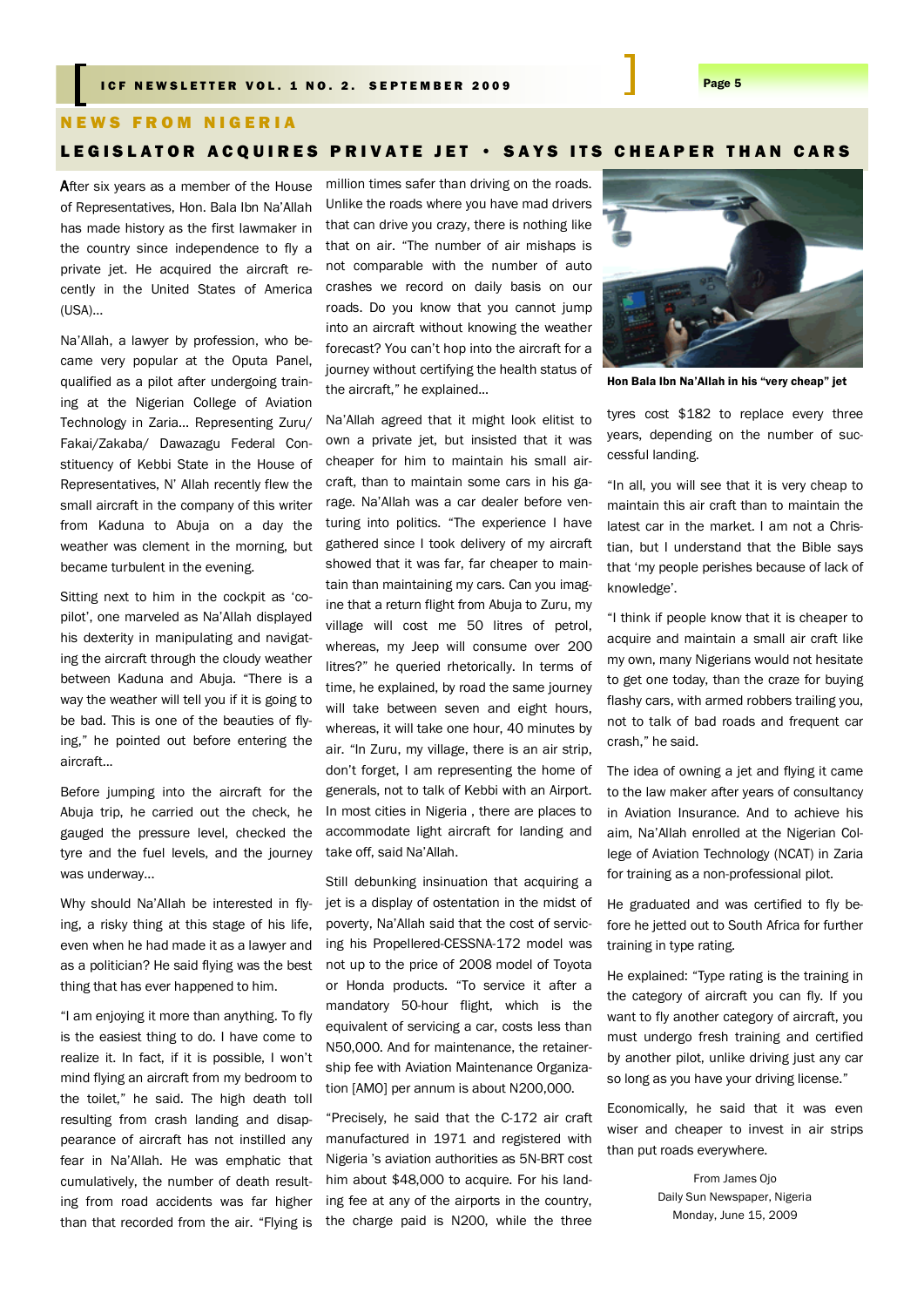#### E D U C A T I O N & K N O W L E D G E PAGE AND THE PAGE AND THE PAGE OF THE PAGE OF THE PAGE OF THE PAGE OF TH

## OUR FUTURE, THE FUTURE OF OUR CHILDREN AND **GENERATIONS TO COME IN GERMANY**

I strongly believe that a true friend is one who would advise you, encourage you, help you and support you to be better than him/herself, at no cost. I chose to write about the issue of education and knowledge acquisition because if it is well with all of us here, we won"t have anything to lose but, on the contrary, a lot to gain.

Nelson Mandela said "education is the most powerful weapon which you can use to change the world". I am very glad he didn"t say money. Didn"t the world agree that "knowledge is power"? And I will humbly add that there is only one thing nobody can take away from you and that is your knowledge. The importance of education and acquisition of knowledge cannot be overemphasized. Lee Iacocca, a onetime president of Chrysler Motor Corp. said "Apply yourself. Get all the education you can, but then, by God, do something. Don't just stand there, make it happen". Thank Goodness, we all know that poverty is the mother of crime and revolution.

To all of us who reside here, buttressing the importance of acquiring German language proficiency and education, of which the undisputed inherent advantages are too many to be listed here, including, of course, the ability to help our children with their homework, would tantamount to insulting your well-respected intelligence and I"d be too callous to do that.

Experience has shown that the problem of school-homework-assistance to our kids is the last bus-stop in the need for language proficiency acquisition. The lack of parental assistance in our children's home works is costly, the cost is always big, especially in terms of the future of our children or in terms of our having to work extra hours in order to foot the bills for private lectures from external helps –this fact is almost as constant as the northern star.

Apart from the idea of helping our children with their school homework, one of our major fear is, what happens if I can"t get a job after my graduation? Unfortunately, there is no job guarantee on earth unless in a country with zero unemployment rate.

And the simple truth is that every business and every product has risks; you can't get around it. However, Abraham Lincoln said "I shall prepare and be ready and, with luck, one day my chance will come". And his did come after many failed bids to be elected in various posts. Talking about preparedness and chances, I strongly believe that when the opportunity comes, it is either you are ready or not.

The greatest discovery of all time is that a person can change his future by merely changing his attitude. Always bear in mind that your own resolution to succeed is more important than any one thing. For purposes of securing the future, education and acquisition of knowledge must not be done in German language. If the language poses a clog in the wheel of your progress, there are other alternatives. It is all about determination and the willingness to survive. Strength does not come from physical capacity, it comes from an indomitable will.

Some of us might tell me that it is easier to preach about fasting when you have a full stomach. No! That's not the point here but rather to buttress the point that there are ways, techniques and alternatives that could be applied towards getting there. The ability to concentrate and use time and resources very well is everything.

Frankly speaking, lack of time and money is an inevitable part of everyone"s problems here. But the truth is that none has more than 24 hours a day and none can have enough of money. It's all about proper apportionment and utilization of capital and resources. For example, if I decide to pursue an English distance study, e.g., in pursuance of Microsoft, Oracle, Lotus, SAP professional certificates, or from a university or a chartered institute, etc. and read/study an average of one hour daily, in a year I must have had 365 hours of study. Alternatively, if I opt to study for three hours, e.g. from 06:00 – 09.00, on any day I"m free and at home, in a year I must have had a 312 hours of study (3 hrs x 2 days (e.g. Saturday and Sunday) x 52 weeks). Aren't you surprised at how much time one could better utilize but is wasted without knowing it?

But a word of caution is worth mentioning here: remember that even in Freetown there is no free lunch. There"s always a price to pay. If you want gold you must dig deep. The road to success is hard and, most times, an uphill endeavour. If horses were wishes, beggars would ride. If it were easy, without sacrifice, everyone would have gotten there. A lot of emphasis should be placed on interest, devotion, dedication, discipline and sacrifice. One shouldn"t also forget that family planning, shedding one job or the other, burning the midnight oil, being able to cope with minimum comfort, among others, are indispensable prices to pay for success.

My father once told me that the worst kind of blindness is to see and have no vision and I felt insulted but today I carry this piece of advice in my wallet everywhere I go. I strongly believe that he who is not courageous enough to take risks will accomplish nothing in life. Arise, awake and stop not till the goal is achieved.

Finally, I would encourage ICF and all other Nigerian organisations in Germany to use their meetings as an avenue where we could invite professionals from all works of life to advise us. For example, professionals like lawyers, accountants, tax consultants, investment bankers, police officers, school administrators, high level workers and administrators from the Munich foreign office, respectable businessmen and proprietors, etc, could be invited to come regularly to advise us and address some of our concerns, fears and aspirations. And I strongly believe that if we do this, we"d have more to gain and nothing to lose.

> Mr. Chairman Sydneys wrote from Munich

Mr. Chairman Sydneys Ozoemena Offor, an ICF member from Amucha, Njaba LGA of Imo state,



#### He is a Graduate in Business

Administration, Certified (Chartered) Management Accountant, Member of the Chartered Insurance Institute (CII) London and works with Munich Reinsurance Group, Munich. He is married and has 2 children.